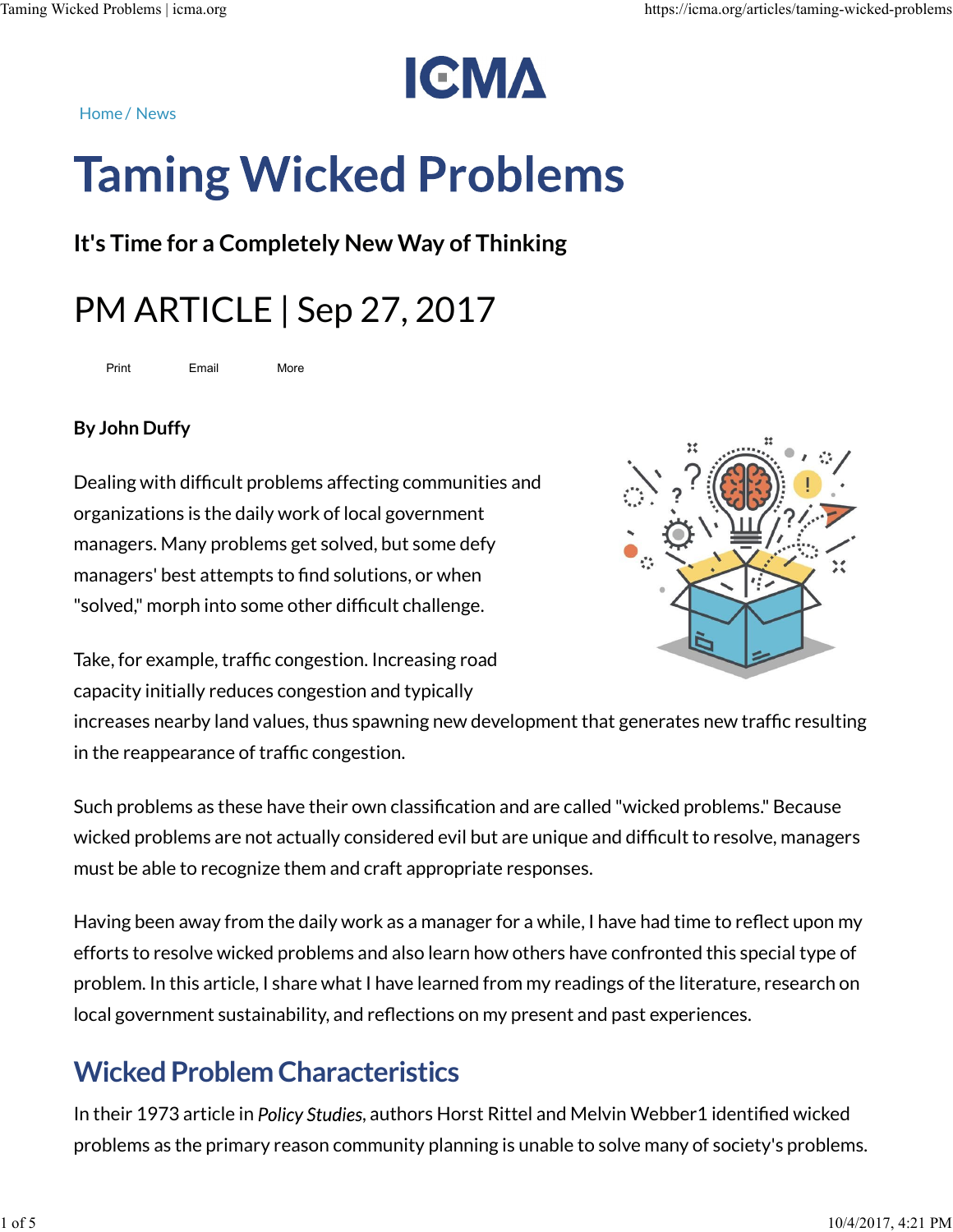They classified wicked problems as a unique class comprising societal challenges and policies for which there are no apparent solutions. Taming Wicked Problems | icma.org<br>
They classified wicked problems as a unique class comprising societal challenges and policies for<br>
which there are no apparent solutions.

Some examples of wicked problems that managers regularly confront include poverty, sustainability, economic development, traffic congestion, and crime prevention. Here are the attributes that separate wicked problems from other problems:

- The problem is difficult to define.
- The problem consists of interrelated systems (e.g., transportation and land use).
- The problem lacks a clear-cut solution.
- Once implemented, the solution cannot be easily undone (e.g., construction of a highway).
- The implemented solution creates unanticipated effects.
- The solution is not readily transferable due to location, scale, setting (e.g., culture), and time.

As noted, economic development, which can be a common task of managers, is one of the problems. We can define it in all sorts of ways, including lack of jobs, inadequate workforce abilities, unreasonable tax policies, absence of desired industries, and need for livable wage rates. The multiple ways that the problem of economic development can be defined speaks to the various interrelated systems that are involved and require attention.

# Why So Challenging?

Wicked problems are extremely challenging because they are rooted in the complex interrelationship of the social, economic, and environmental systems in which we live and work. Making a change in one system generally results in a change in another system generating unanticipated consequences.

Our efforts to build sustainable, disaster-resilient communities where we attempt to modify energy sources and use thru their residential building codes, while at the same time ensuring affordability and safety, is an example of working within this complex web of interrelated systems.

Another reason why these problems are so challenging is that managers, councilmembers, and residents typically have different definitions of the problem and its corresponding solution. Also, when managers implement solutions to wicked problems, the solution affects residents and community organizations differently thereby generating a wide variety of responses. Our efforts to build sustainable, disaster-resilient communities where we attempt to modify energy<br>sources and use thru their residential building codes, while at the same time ensuring affordability<br>and safety, is an exam

Often the diverse responses to the solutions cause our original problem to transform itself into something else, as when, for example, our efforts to enhance economic activity through land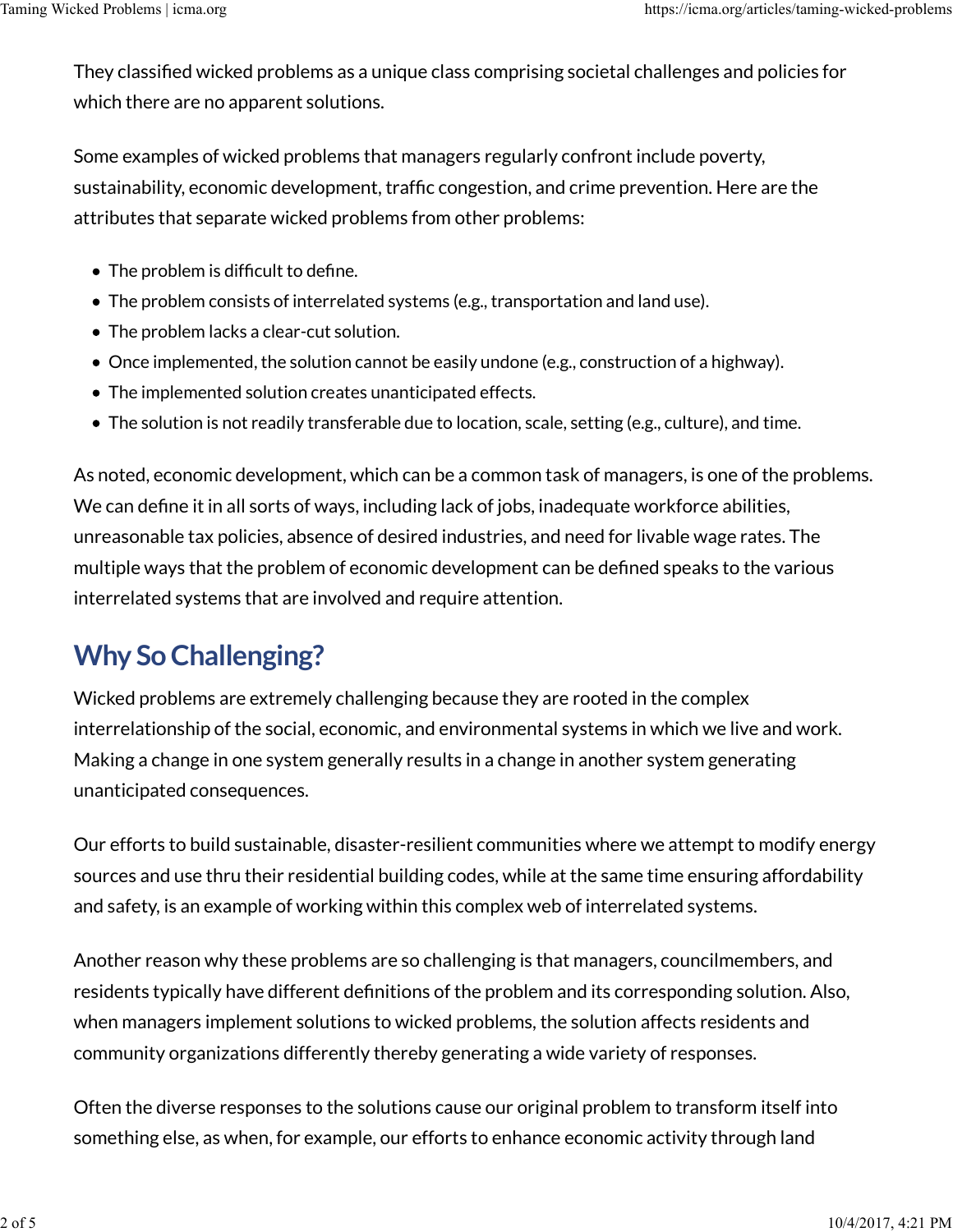development results in gentrification or the breakup of cohesive neighborhoods. Taming Wicked Problems | icma.org<br>
development results in gentrification or the breakup of cohesive neighborhoods.<br>
development results in gentrification or the breakup of cohesive neighborhoods.

### Different Approach Needed

Because of their complexity and difficulty, addressing wicked problems requires an approach much different from the standard problem-solving process where we define the problem, identify all potential solutions and related outcomes, consider the effects of each solution, and then select the most promising solution.

For wicked problems, which have no true solutions, a manager's aim can be to moderate their negative effects. Therefore, working on wicked problems requires a completely new way of thinking and acting at these personal, organizational, and community levels:

Personal changes. Changes at this level consist of developing a receptive mindset, building a comprehensive knowledge base, and maintaining a healthy, balanced lifestyle. A receptive mindset comes from building a keen sense of self-awareness and reflection that alerts ourselves to our biases and weakness so that we may take steps to counter these shortcomings.

Being open to other perspectives and actively seeking such views provides the opportunity to bring new approaches to bear on the problem at hand. Building a comprehensive knowledge base is necessary to identify links between systems so that we may connect the dots.

Enhancing our knowledge comes from a serious commitment to lifelong learning and regular collaboration with peers both within and outside the management profession.

Working on wicked problems is hard work. It requires stamina, concentration, and critical thinking; so, maintaining a balanced lifestyle is vital for maintaining mental and physical fitness. Devoting adequate time for family life, exercise, hobbies, and rest help us achieve this balance.

Organizational changes. Our organizations must also be recalibrated to address wicked problems. As taught at ICMA's Senior Executive Institute, managers should endeavor to transform their local governments into high-performance organizations (HPOs). adequate time for family life, exercise, hobbies, and rest help us achieve this balance.<br> **Organizational changes.** Our organizations must also be recalibrated to address wicked problems.<br>
As taught at ICMA's Senior Execut

An HPO is characterized by information sharing across departments; empowerment and trust of employees; decision making pushed to those closest to service delivery; willingness to experiment; and regular analysis of what worked and what didn't.

These actions allow the organization to make optimal use of its human resources and enhance the communication of new ideas and approaches necessary for addressing wicked problems.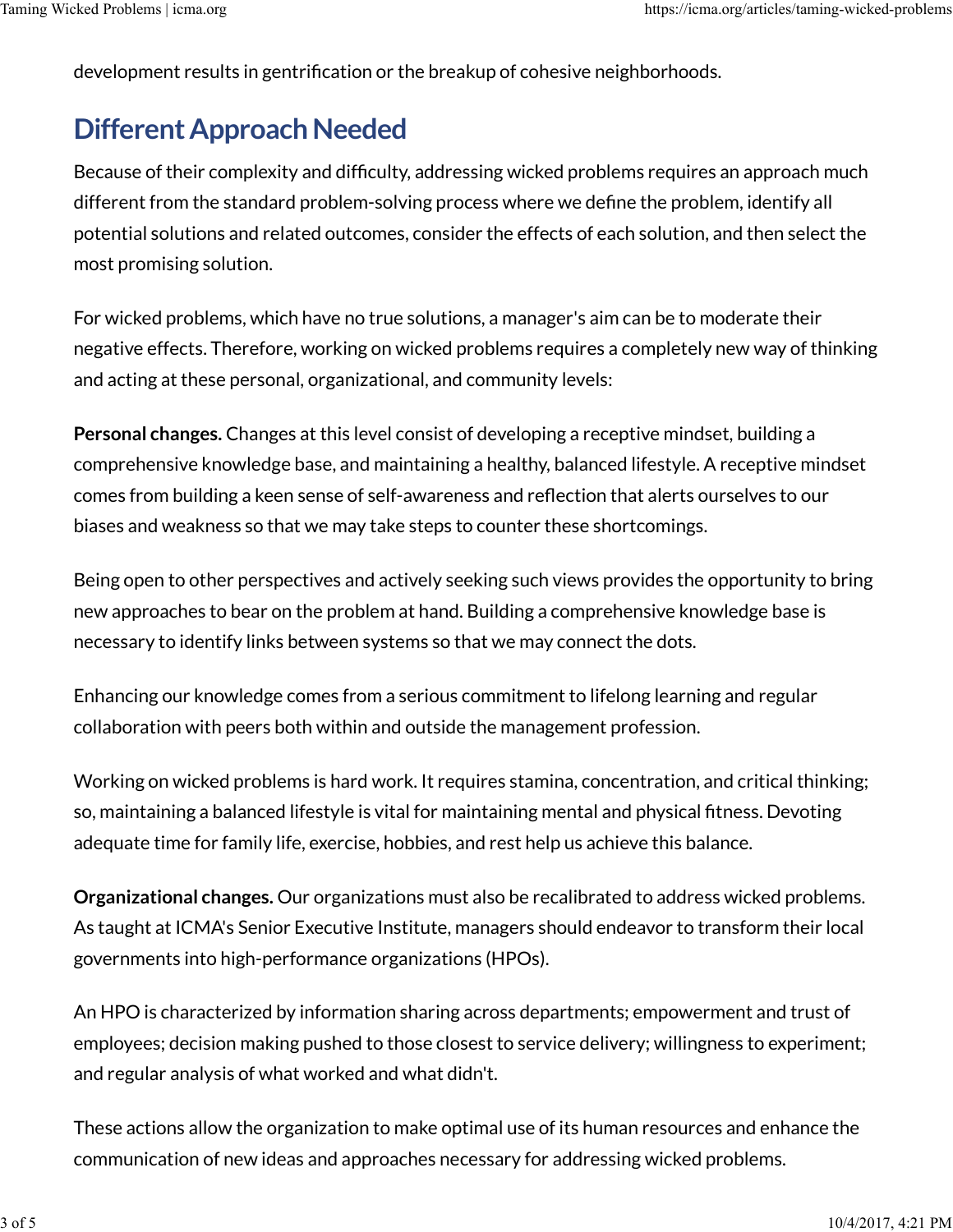Community engagement changes. Organizations must also learn to effectively engage residents if managers are to make progress when working on wicked problems. Effective engagement requires providing community members with accurate information about the problem at hand, allowing them to participate in defining the problem, and generating ideas for its resolution. Taming Wicked Problems | icma.org<br>https://icma.org/articles/taming-wicked-problems<br>**Community engagement changes.** Organizations must also learn to effectively engage residents if<br>managers are to make progress when working

As suggested by Martin Carcasson2 in his work on deliberate engagement, wicked problems are inherently about the values held by members of our communities. Therefore, it is critical to thoughtfully engage with community members in order to understand their thoughts on how the problem should be defined and ultimately resolved.

As advocated by Carcasson, wicked problems require a different form of public engagement, one that entails long-term commitment to working and communicating with residents to increase their knowledge base and regular participation in community problem solving. In other words, our use of such things as one-shot surveys and a single batch of public meetings must be transformed into an ongoing community communication effort.

When pursuing economic development, for instance, we should commit to a process that enhances residents' knowledge of where the community is today in terms of strengths and weaknesses, while also asking them to assist in defining the issue and offering recommendations. Indeed, an effective process requires the building of an informed public and a trustful relationship that can only be garnered through continual resident engagement.

### A Comprehensive Approach

To sum up, many of the problems faced by communities are, in reality, wicked problems. Managers must recognize this fact and design appropriate methods for addressing them.

The management methods entail strengthening personal abilities, transforming local governments into high performance organizations, and engaging community residents so that they may participate meaningfully in defining and addressing the issues. must recognize this fact and design appropriate methods for addressing them.<br>
The management methods entail strengthening personal abilities, transforming local governments<br>
into high performance organizations, and engagin

By taking a more deliberate and comprehensive approach for dealing with wicked problems, managers are more likely to make significant progress in building successful local government organizations as well as stronger, more livable, sustainable communities.

### Endnotes and Resources